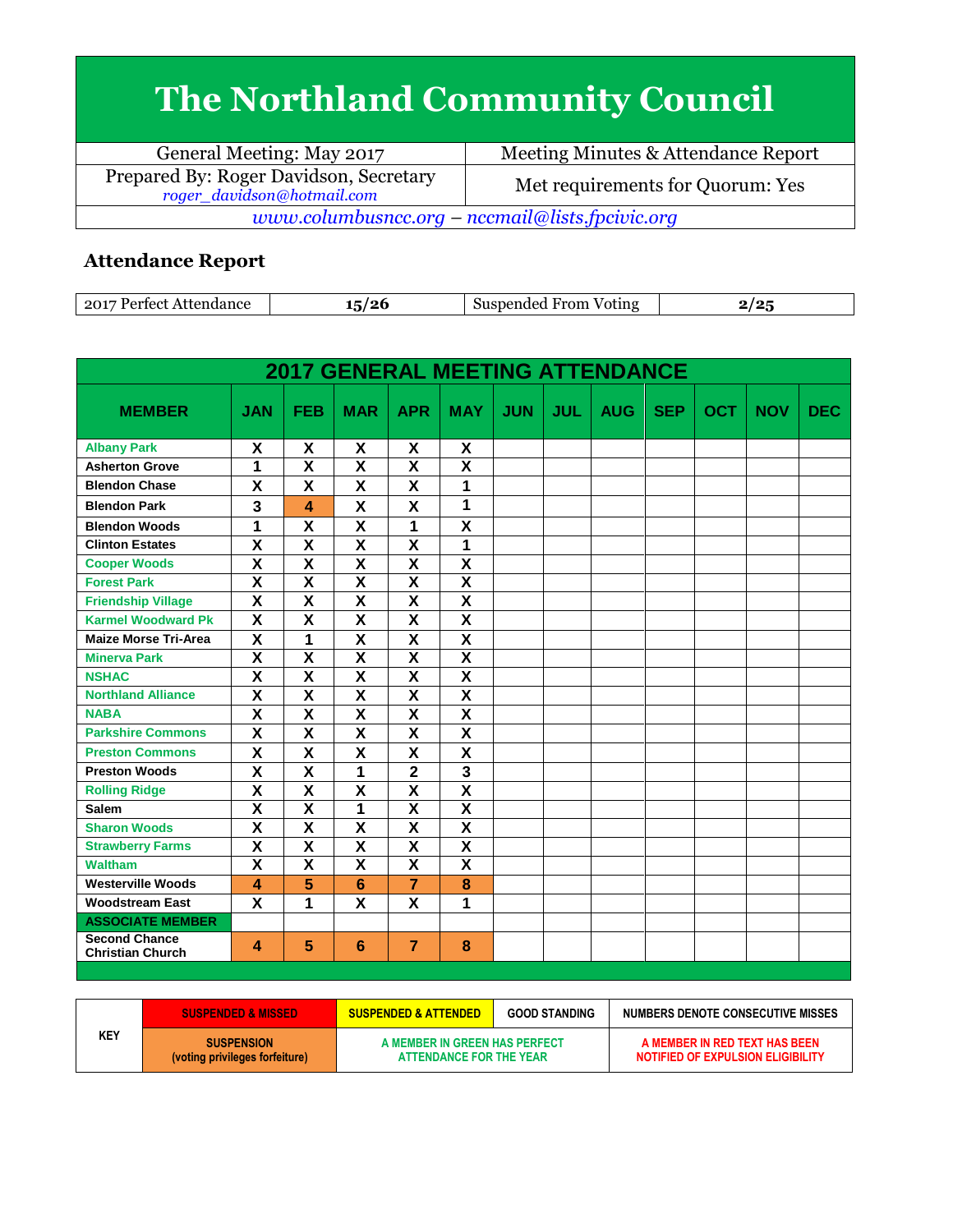## **Meeting Minutes**

| <b>Roll Call</b>                                                                                                      | Meeting Called to Order: 7:07 PM<br>$\bullet$                                                                                                                                                                                                                                                                                                                                                                                                                                                                                                                                                                                                                                                                                                                                                                                                                                                                                                                                                                                                                                                                                                                                                                                                                                                                                                                                                                                                                                                                                                                                                                                                                                                                                                                              |  |  |  |  |
|-----------------------------------------------------------------------------------------------------------------------|----------------------------------------------------------------------------------------------------------------------------------------------------------------------------------------------------------------------------------------------------------------------------------------------------------------------------------------------------------------------------------------------------------------------------------------------------------------------------------------------------------------------------------------------------------------------------------------------------------------------------------------------------------------------------------------------------------------------------------------------------------------------------------------------------------------------------------------------------------------------------------------------------------------------------------------------------------------------------------------------------------------------------------------------------------------------------------------------------------------------------------------------------------------------------------------------------------------------------------------------------------------------------------------------------------------------------------------------------------------------------------------------------------------------------------------------------------------------------------------------------------------------------------------------------------------------------------------------------------------------------------------------------------------------------------------------------------------------------------------------------------------------------|--|--|--|--|
|                                                                                                                       | Roll was taken. See above chart for details.                                                                                                                                                                                                                                                                                                                                                                                                                                                                                                                                                                                                                                                                                                                                                                                                                                                                                                                                                                                                                                                                                                                                                                                                                                                                                                                                                                                                                                                                                                                                                                                                                                                                                                                               |  |  |  |  |
|                                                                                                                       | <b>Liaison Reports</b>                                                                                                                                                                                                                                                                                                                                                                                                                                                                                                                                                                                                                                                                                                                                                                                                                                                                                                                                                                                                                                                                                                                                                                                                                                                                                                                                                                                                                                                                                                                                                                                                                                                                                                                                                     |  |  |  |  |
| <b>Columbus Fire Department</b>                                                                                       | No report<br>$\bullet$                                                                                                                                                                                                                                                                                                                                                                                                                                                                                                                                                                                                                                                                                                                                                                                                                                                                                                                                                                                                                                                                                                                                                                                                                                                                                                                                                                                                                                                                                                                                                                                                                                                                                                                                                     |  |  |  |  |
| Station 24<br><b>Columbus Police Department</b><br><b>Officer Scott Clinger</b><br><b>CRT Officer Demetris Ortega</b> | Tomorrow, the hotel group meets for the first time since<br>$\bullet$<br>winter to figure out and develop list of who to look at.<br>Stats show a reduction of crime by 50% in $\frac{1}{2}$ mile radius<br>$\bullet$<br>around hotels that were closed down as well as about the<br>same in calls for services.<br>Brand new first edition of the Columbus Division of Police<br>$\bullet$<br>Zone 1 Community Newsletter went out via mail server.<br>Update report on tires that were dumped in Salem civic area<br>$\bullet$<br>by North Meadows Court (mentioned in Zone 1 Newsletter).<br>It has been cleaned up and working with code enforcement<br>and Franklin County Environmental Investigation unit.<br>This happens more than you think; there have been issues in<br>$\bullet$<br>the past at Casto Park and ended putting up cameras to<br>catch them. If you see any vehicle carrying 9 or more tires,<br>call it in because they are probably illegal dumpers.<br><b>QUESTION</b> - Is the third floor open at the hotel at Morse<br>$\bullet$<br>Road and I71 open (Extend-a-Suite)? ANSWER - They are<br>not quite done with it, but thought they would be done<br>towards the end of the week. Think they have an inspection<br>next week with Fire Marshalls and can then have those<br>rooms added to their license and city license.<br><b>QUESTION</b> – Did the auction take place on the hotel at<br>$\bullet$<br>Sinclair (Ramada)? ANSWER – No information regarding<br>auction.<br>Please continue to let liaisons know if you see any drug<br>activity or houses, they will pass it along to CRT.<br><b>QUESTION</b> – When is the next Block Watch Coordinators<br>meeting? <b>ANSWER</b> - It will be on Tuesday, June 20 <sup>th</sup> . |  |  |  |  |
| <b>City Attorney's Office</b>                                                                                         | No report<br>$\bullet$                                                                                                                                                                                                                                                                                                                                                                                                                                                                                                                                                                                                                                                                                                                                                                                                                                                                                                                                                                                                                                                                                                                                                                                                                                                                                                                                                                                                                                                                                                                                                                                                                                                                                                                                                     |  |  |  |  |
| <b>Bill Sperlazza</b><br><b>City of Columbus Community Liaison</b><br>Chris Suel                                      | Introduction of our new city liaison, Chris Suel.<br>$\bullet$<br>Contact information is:<br>Email – $scuel@columnbus.gov$<br>$\circ$<br>614.724.1910<br>$\circ$<br><b>QUESTION</b> – Will you be able to come out to individual<br>$\bullet$<br>organization meetings? <b>ANSWER</b> – Yes, contact Chris to<br>setup meeting.                                                                                                                                                                                                                                                                                                                                                                                                                                                                                                                                                                                                                                                                                                                                                                                                                                                                                                                                                                                                                                                                                                                                                                                                                                                                                                                                                                                                                                            |  |  |  |  |
| <b>FACT &amp; Consider Biking</b><br>David Roseman                                                                    | May is Bike Month.<br>$\bullet$<br>Bike to Work Week is May 15 <sup>th</sup> through May 19 <sup>th</sup> (Columbus<br>$\bullet$<br>Bike to Work Day is Friday, May 19th).<br>Annual Ride of Silence is Wednesday May 17th in the<br>$\bullet$<br>evening.<br>Recent tree planting at a Metro Park only had 2 volunteers,<br>$\bullet$<br>David will try to send out news about future events.                                                                                                                                                                                                                                                                                                                                                                                                                                                                                                                                                                                                                                                                                                                                                                                                                                                                                                                                                                                                                                                                                                                                                                                                                                                                                                                                                                             |  |  |  |  |
| <b>Columbus Public Library Liaison</b><br>Andrea Villanueva (Northern Lights Branch<br>Manager)                       | <b>Summer Reading Club</b> coming for the summer and are<br>$\bullet$<br>getting ready for the kids.<br>They will have a Ready for Kindergarten Boot Camp which is<br>$\bullet$<br>a 2 week course of 8 evening classes starting July 31st at<br>Northern Lights. Call 614.645.2275 for information or to<br>register.<br>Working on story times on Wednesdays at 11:00 AM.<br>$\bullet$<br>For the adults, the libraries have English for Speakers of<br>Other Languages (ESOL) classes and GED preparation                                                                                                                                                                                                                                                                                                                                                                                                                                                                                                                                                                                                                                                                                                                                                                                                                                                                                                                                                                                                                                                                                                                                                                                                                                                               |  |  |  |  |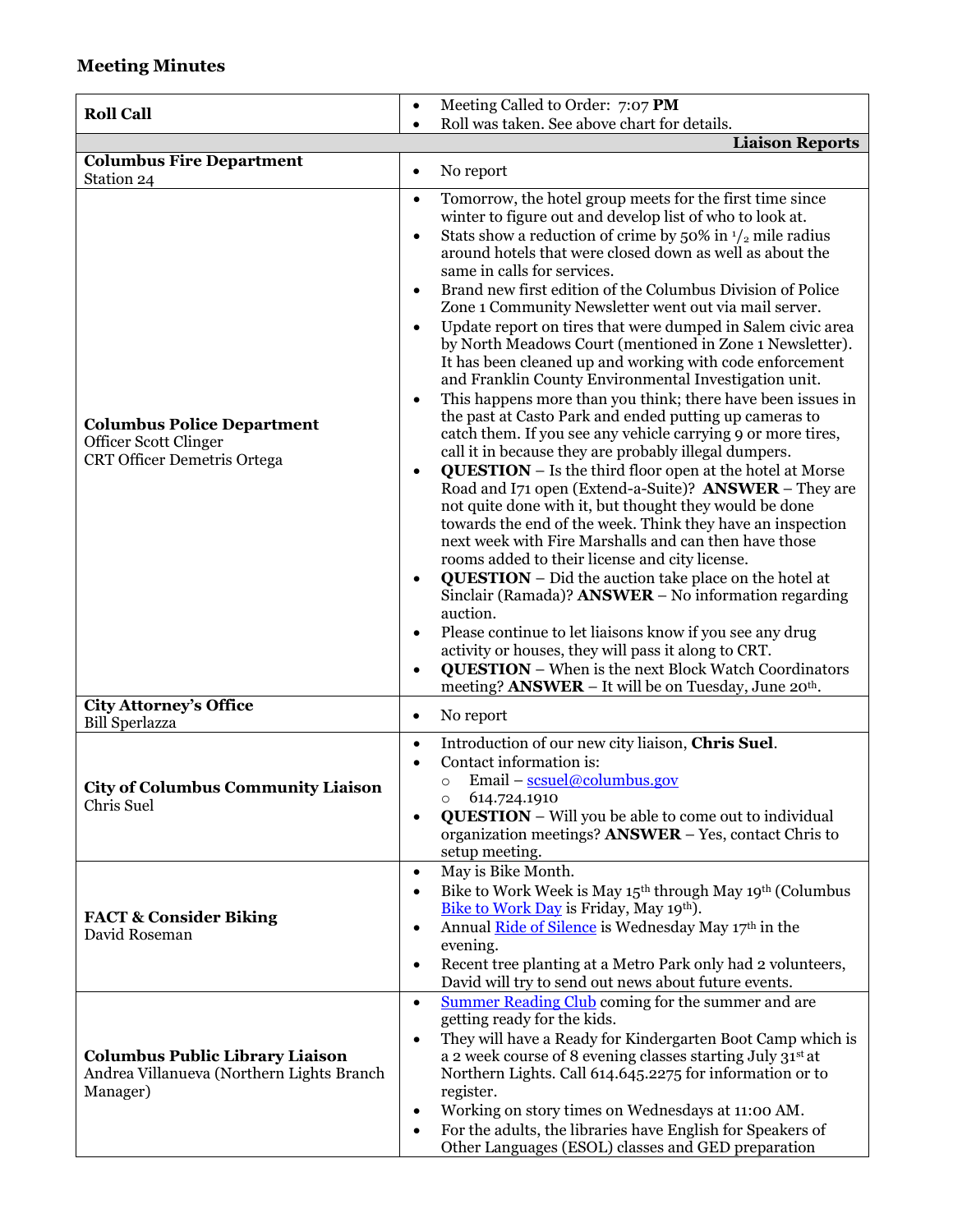|                                                                 |           | classes.                                                                                                                    |
|-----------------------------------------------------------------|-----------|-----------------------------------------------------------------------------------------------------------------------------|
|                                                                 | $\bullet$ | Regarding the Carnegie Author Series, had about 700 or 800                                                                  |
|                                                                 |           | at the last one and have another one coming up in June                                                                      |
|                                                                 |           | $(18th)$ .                                                                                                                  |
| <b>Northside Health Advisory</b><br><b>Trevor Secord</b>        | $\bullet$ | No report                                                                                                                   |
|                                                                 |           | <b>Selected Discussions</b>                                                                                                 |
|                                                                 | $\bullet$ | Discussion regarding State Route 161 Corridor Study                                                                         |
|                                                                 |           | presented by DLZ on April 27th. Meeting materials and open                                                                  |
|                                                                 |           | house exhibits can be found at -                                                                                            |
|                                                                 |           | https://www.columbus.gov/Templates/Detail.aspx?id=2147                                                                      |
| <b>Round Table Discussion</b>                                   |           | 496387. They will be implementing the simpler ones in the                                                                   |
|                                                                 |           | next two to three years, but it could take 10 to 20 years for                                                               |
|                                                                 | $\bullet$ | the complex ones.<br>We have two civic associations (Little Turtle and Lee Ulry                                             |
|                                                                 |           | Estates) in attendance who are in the process of joining the                                                                |
|                                                                 |           | Northland Community Council.                                                                                                |
|                                                                 |           | <b>NCC Officer Reports</b>                                                                                                  |
| <b>Treasurer</b><br><b>Felix Quachey</b>                        | ٠         | No report                                                                                                                   |
| <b>Secretary</b>                                                |           |                                                                                                                             |
| Roger Davidson                                                  | $\bullet$ | No report                                                                                                                   |
|                                                                 | $\bullet$ | Meeting with Gretchen James, Sandra Lopez and others,                                                                       |
|                                                                 |           | about the Taste of Northland event, which is back on "with a                                                                |
|                                                                 |           | bang". We have the backing of the city and Yelp Columbus.                                                                   |
|                                                                 | $\bullet$ | Trying to arrange it for an indoor event, maybe at one of the<br>area schools.                                              |
|                                                                 | $\bullet$ | Would like to have City Officials as well as City                                                                           |
| <b>Vice President</b>                                           |           | representatives there                                                                                                       |
| Alicia Ward                                                     | $\bullet$ | There is an opportunity to raise funds for a cause in                                                                       |
|                                                                 |           | Northland through donations. Please let Alicia know.                                                                        |
|                                                                 | $\bullet$ | Looking for local entertainment as well.                                                                                    |
|                                                                 | $\bullet$ | Scheduling is not set, but civic dates are not on the                                                                       |
|                                                                 |           | Northland Calendar, so hard to schedule so that it doesn't<br>conflict with civic meetings and events. After discussion, we |
|                                                                 |           | are going to try to schedule it for Tuesday July 18th.                                                                      |
| <b>President</b>                                                |           |                                                                                                                             |
| <b>Emmanuel Remy</b>                                            | ٠         | No report                                                                                                                   |
|                                                                 |           | <b>NCC Committee Reports</b>                                                                                                |
| <b>Nominating Committee</b>                                     | $\bullet$ | No report                                                                                                                   |
| <b>Banquet Committee</b>                                        | $\bullet$ | No report                                                                                                                   |
|                                                                 | $\bullet$ | Last meeting was canceled, but it's moving along.                                                                           |
| <b>Independence Day Parade Committee</b><br>Anna Winders, Chair | $\bullet$ | Northland Parade Meetings will be held every Friday in May                                                                  |
| Web site is northlandparade.org                                 |           | through June 2 at 6:30 PM in the meeting room at                                                                            |
|                                                                 |           | Columbus Square Bowling Palace.                                                                                             |
| <b>Development Committee</b><br>Dave Paul, Chair                | $\bullet$ | Report as distributed.                                                                                                      |
| <b>Graphics and Code Task Force</b>                             |           |                                                                                                                             |
| Bill Logan, Coordinator                                         | $\bullet$ | Report as distributed via email.                                                                                            |
|                                                                 |           | <b>Additional Discussions</b>                                                                                               |
| <b>Other Old Business</b>                                       | $\bullet$ | No report                                                                                                                   |
|                                                                 | $\bullet$ | Issues with developers on Ulry Road not communicating                                                                       |
|                                                                 |           | with area civic associations regarding new development<br>efforts in the area and work that is already being done. Area     |
| <b>Other New Business</b>                                       |           | civic associations are looking for help from NCC to get                                                                     |
|                                                                 |           | answers. Motion was made and passed to allow Bill Logan                                                                     |
|                                                                 |           | and/or Dave Paul to act as liaison on behalf of NCC                                                                         |
|                                                                 |           | concerning the issues going on in the Ulry area.                                                                            |
| <b>Open Forum</b>                                               | $\bullet$ | Shredding Day is on May 13th at the frontage of Krogers on                                                                  |